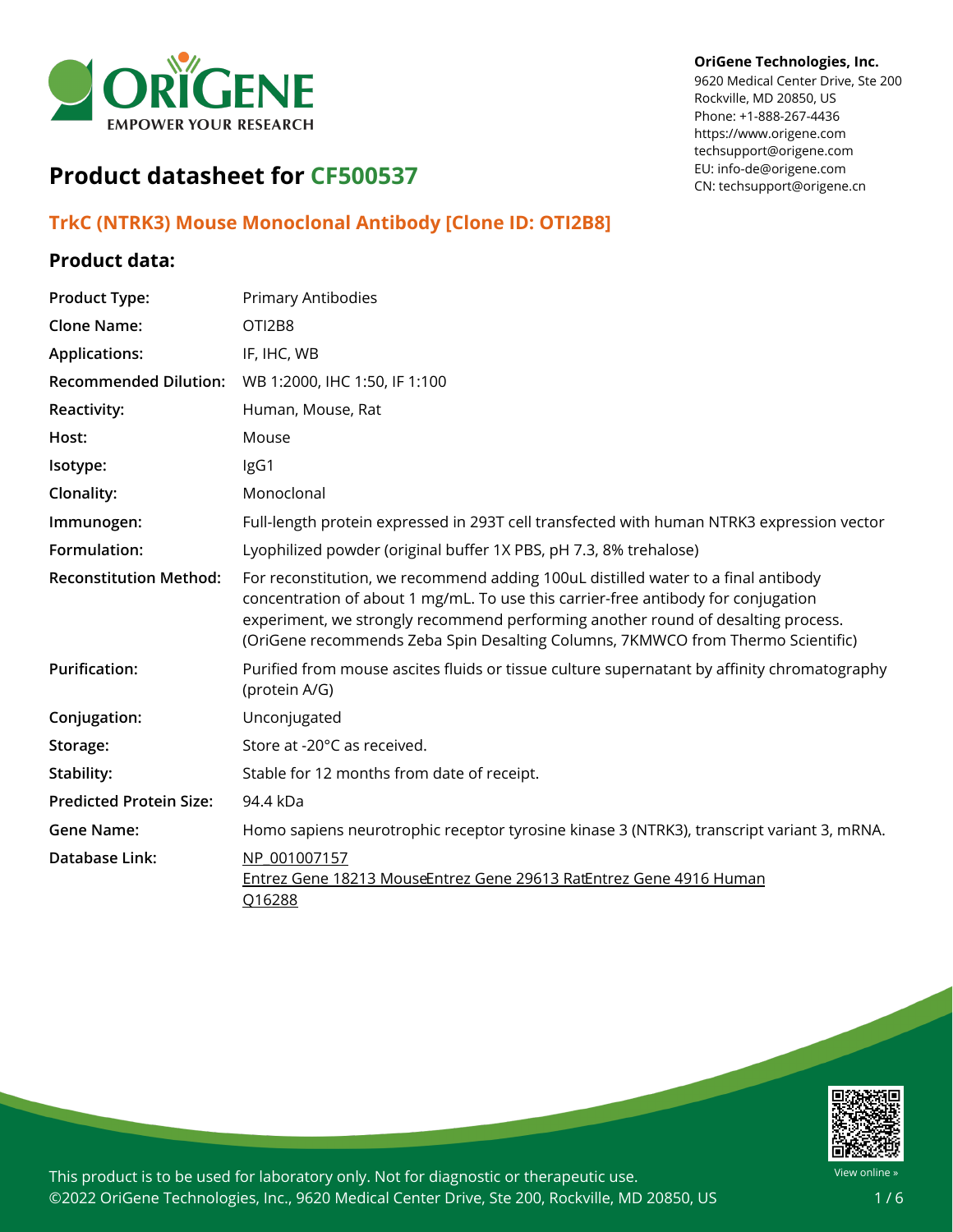| ORIGENE                  | TrkC (NTRK3) Mouse Monoclonal Antibody [Clone ID: OTI2B8] - CF500537                                                                                                                                                                                                                                                                                                                                                                                                                                             |
|--------------------------|------------------------------------------------------------------------------------------------------------------------------------------------------------------------------------------------------------------------------------------------------------------------------------------------------------------------------------------------------------------------------------------------------------------------------------------------------------------------------------------------------------------|
| Background:              | This gene encodes a member of the neurotrophic tyrosine receptor kinase (NTRK) family. This<br>kinase is a membrane-bound receptor that, upon neurotrophin binding, phosphorylates itself<br>and members of the MAPK pathway. Signalling through this kinase leads to cell differentiation<br>and may play a role in the development of proprioceptive neurons that sense body position.<br>Mutations in this gene have been associated with medulloblastomas, secretory breast<br>carcinomas and other cancers. |
| Synonyms:                | gp145(trkC); TRKC                                                                                                                                                                                                                                                                                                                                                                                                                                                                                                |
| <b>Protein Families:</b> | Druggable Genome, Protein Kinase, Transmembrane                                                                                                                                                                                                                                                                                                                                                                                                                                                                  |
| <b>Protein Pathways:</b> | Neurotrophin signaling pathway                                                                                                                                                                                                                                                                                                                                                                                                                                                                                   |

## **Product images:**



HEK293T cells were transfected with the pCMV6- ENTRY control (Cat# [PS100001], Left lane) or pCMV6-ENTRY NTRK3 (Cat# [RC203781], Right lane) cDNA for 48 hrs and lysed. Equivalent amounts of cell lysates (5 ug per lane) were separated by SDS-PAGE and immunoblotted with anti-NTRK3 (Cat# [TA500537]).



Western blot analysis of extracts (35ug) from 9 different cell lines by using anti-NTRK3 monoclonal antibody (HepG2: human; HeLa: human; SVT2: mouse; A549: human; COS7: monkey; Jurkat: human; MDCK: canine; PC12: rat; MCF7: human) (1:200).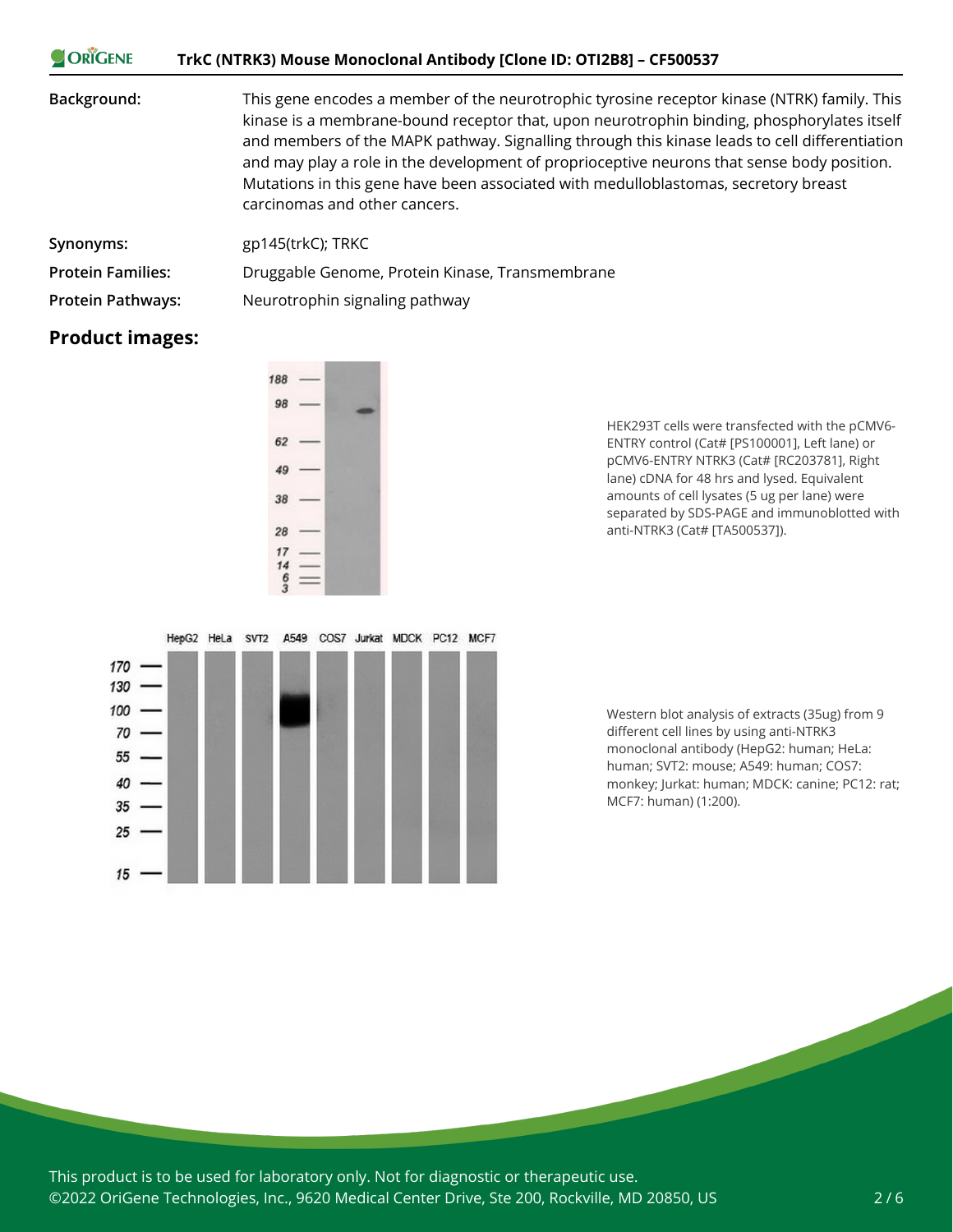

Immunohistochemical staining of paraffinembedded Adenocarcinoma of Human breast tissue using anti-NTRK3 mouse monoclonal antibody. (Heat-induced epitope retrieval by 10mM citric buffer, pH6.0, 100°C for 10min, [TA500537])

Immunohistochemical staining of paraffinembedded Adenocarcinoma of Human colon tissue using anti-NTRK3 mouse monoclonal antibody. (Heat-induced epitope retrieval by 10mM citric buffer, pH6.0, 100°C for 10min, [TA500537])

Immunohistochemical staining of paraffinembedded Carcinoma of Human kidney tissue using anti-NTRK3 mouse monoclonal antibody. (Heat-induced epitope retrieval by 10mM citric buffer, pH6.0, 100°C for 10min, [TA500537])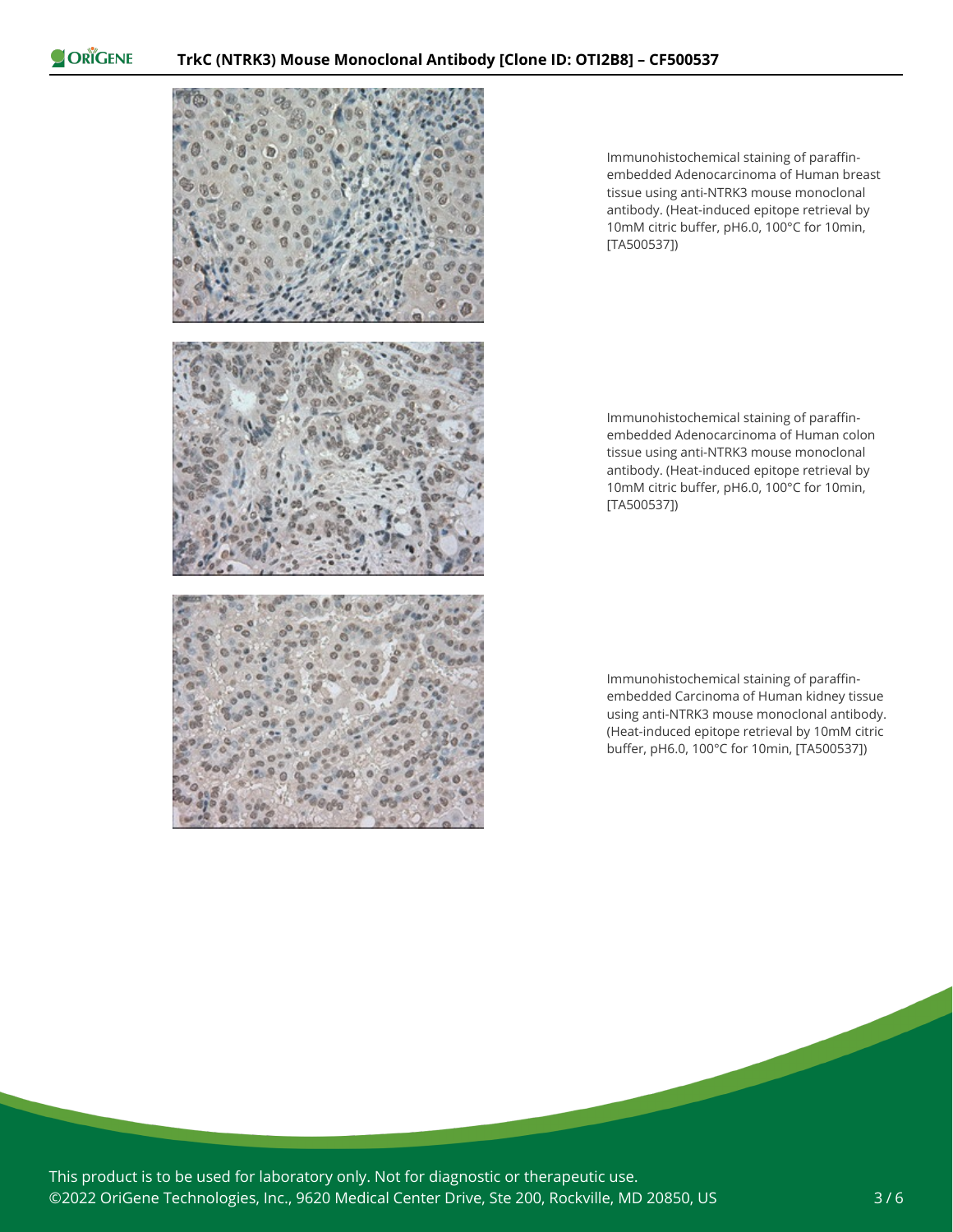

Immunohistochemical staining of paraffinembedded Carcinoma of Human liver tissue using anti-NTRK3 mouse monoclonal antibody. (Heat-induced epitope retrieval by 10mM citric buffer, pH6.0, 100°C for 10min, [TA500537])

Immunohistochemical staining of paraffinembedded Carcinoma of Human lung tissue using anti-NTRK3 mouse monoclonal antibody. (Heat-induced epitope retrieval by 10mM citric buffer, pH6.0, 100°C for 10min, [TA500537])

Immunohistochemical staining of paraffinembedded Adenocarcinoma of Human ovary tissue using anti-NTRK3 mouse monoclonal antibody. (Heat-induced epitope retrieval by 10mM citric buffer, pH6.0, 100°C for 10min, [TA500537])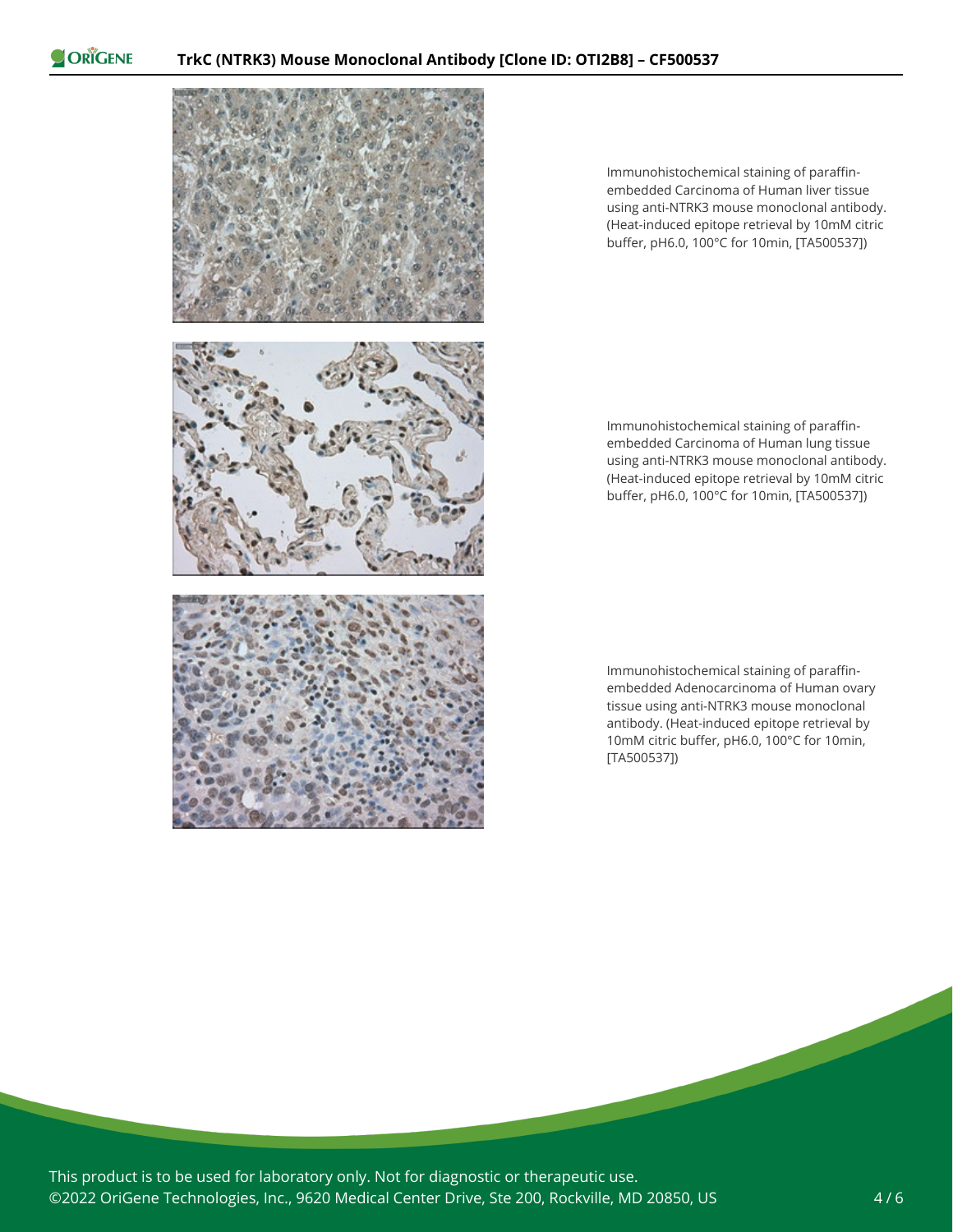

Immunohistochemical staining of paraffinembedded Carcinoma of Human pancreas tissue using anti-NTRK3 mouse monoclonal antibody. (Heat-induced epitope retrieval by 10mM citric buffer, pH6.0, 100°C for 10min, [TA500537])

Immunohistochemical staining of paraffinembedded Carcinoma of Human thyroid tissue using anti-NTRK3 mouse monoclonal antibody. (Heat-induced epitope retrieval by 10mM citric buffer, pH6.0, 100°C for 10min, [TA500537])

Immunohistochemical staining of paraffinembedded Carcinoma of Human prostate tissue using anti-NTRK3 mouse monoclonal antibody. (Heat-induced epitope retrieval by 10mM citric buffer, pH6.0, 100°C for 10min, [TA500537])